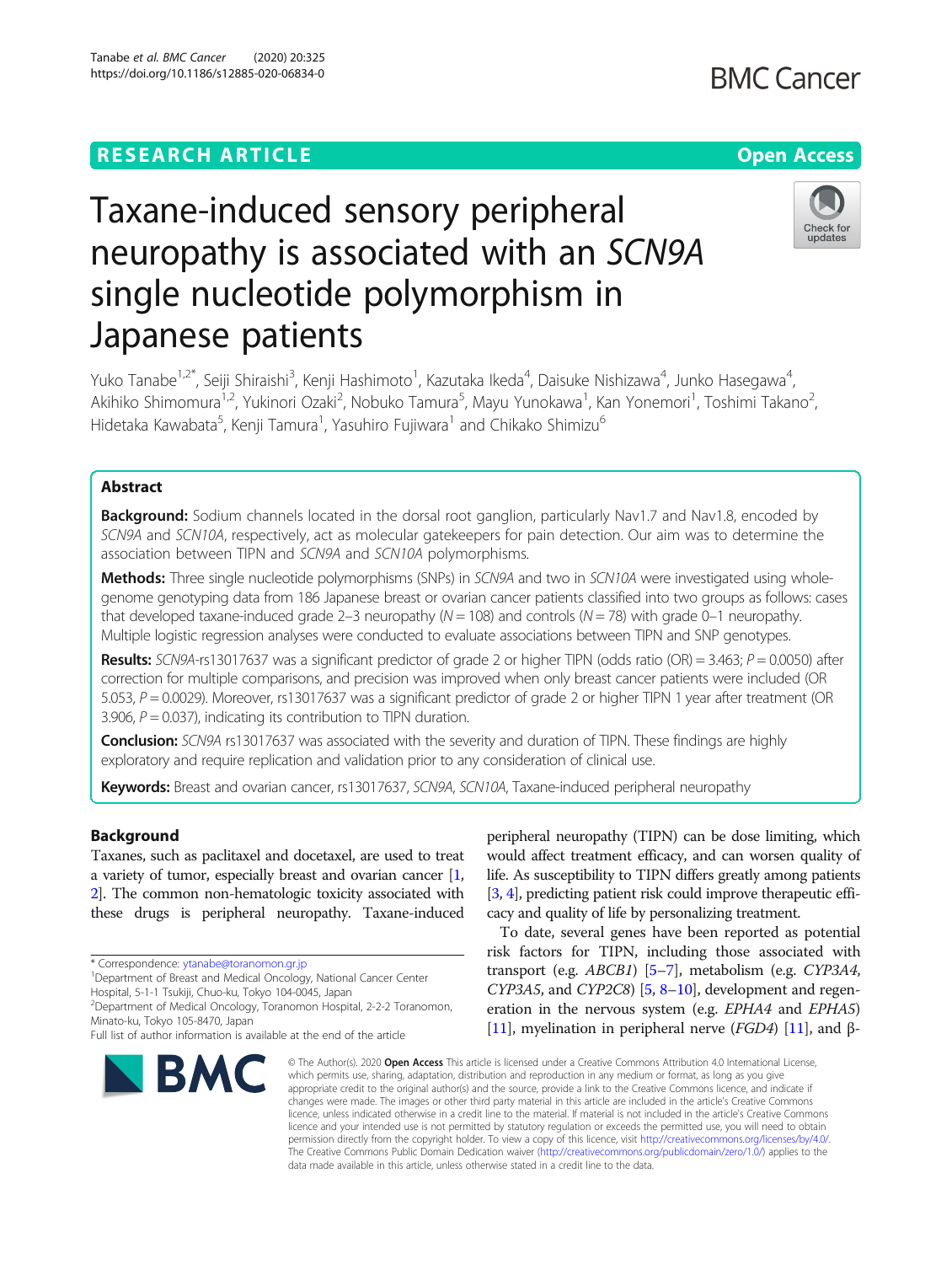tubulin (TUBB2A) [[12](#page-5-0)]. Thus, many pharmacogenetic studies have attempted to identify polymorphisms that contribute to variations in susceptibility to TIPN; however, current data are insufficient to make genetic testings routine for these variants.

Many different hypotheses regarding the mechanisms of sensory TIPN have been generated, including excessive microtubule assembly, which causes the abnormal accumulation of disorganized microtubules disrupting normal cellular activities such as axonal transport and Schwann cell function; however, this process is still unclear [[13](#page-5-0), [14\]](#page-5-0). Voltage-gated sodium channels (VGSCs) located in the dorsal root ganglion (DRG), particularly Nav1.7 and Nav1.8, encoded by SCN9A and SCN10A, respectively, have important roles in the pathogenesis of human neuropathic pain [\[15](#page-5-0)–[17](#page-5-0)]. VGSC mutations were reported to be associated with diseases of both the central and peripheral nervous systems [[18](#page-5-0)]. Especially, mutations in SCN9A play a significant role in nociception signaling and have been associated with channelopathy-associated insensitivity to pain and paroxysmal extreme pain disorder, whereas the protein encoded by SCN10A is a tetrodotoxin-resistant sodium channel (SCNA) subunit that might be involved in painful peripheral neuropathy (PN) [[15](#page-5-0), [16\]](#page-5-0). Moreover, dorsal ganglionic Nav1.7 is upregulated in rats and humans administered paclitaxel. Blocking the function of Nav1.7 was found to partially attenuate paclitaxel-induced hyperalgesia in rats. This suggests that this protein is involved in paclitaxel-induced neuropathic pain [\[19](#page-5-0), [20](#page-5-0)]. However, no pharmacogenetic studies have focused on the association between TIPN and SCNA in a clinical setting. Therefore, we investigated the effects of SNPs in genes encoding VGSC using a prospective cohort of well-characterized breast or ovarian cancer patients treated with taxanes.

## Methods

## Patients

Japanese women with breast or ovarian cancer receiving taxane regimens were enrolled in a prospective observational study to evaluate taxane-related toxicity and to explore gene variants associated with TIPN by performing a genome wide association study (UMIN000005294) [\[7](#page-5-0)]. The eligibility criteria are shown in previous study [\[7](#page-5-0)]. All patients provided written informed consent for adjuvant treatment and DNA collection for genetic analysis. The study was conducted in accordance with the Declaration of Helsinki and was approved by the local institutional review board (protocol number: 2013–199).

# Treatment

Breast cancer patients were treated with 4 cycles of cyclophosphamide  $(600 \text{ mg/m}^2)$  and doxorubicin  $(600 \text{ mg/m}^2)$  $\text{mg/m}^2$ ) (AC) or cyclophosphamide (500 mg/m<sup>2</sup>) with

epirubicin (100 mg/m<sup>2</sup>) and 5-fluorouracil (500 mg/m<sup>2</sup>) (CEF) every 3 weeks. Subsequently, paclitaxel  $(80 \text{ mg/m}^2,$ weekly) or docetaxel (75 mg/m<sup>2</sup>, every 3 weeks) was administered for 12 weeks. In addition, 4 cycles of cyclophosphamide (600 mg/m<sup>2</sup>, day1) and docetaxel (75 mg/ m2 , day1) every 3 weeks (CPA + DTX) was also an option for breast cancer treatment. Patients positive for HER2 by immunohistochemistry or gene amplification analysis received trastuzumab concurrently with paclitaxel (weekly or every 3 weeks). Ovarian cancer patients were treated with 6 cycles of paclitaxel  $(175 \text{ mg/m}^2)$  and carboplatin (AUC6, day 1) every 3 weeks (Tri TC), or paclitaxel  $(80 \text{ mg/m}^2, \text{ day } 1, 8, 15)$  and carboplatin (AUC6, day 1) every 3 weeks (dose-dense TC).

#### TIPN evaluation

Neuropathy was prospectively evaluated at baseline before paclitaxel treatment, at week 7, within 3 weeks at or after the final dose, and 1 year after the last dose of paclitaxel, based on the National Cancer Institute Common Terminology Criteria for Adverse Events 4.0 [\[21](#page-5-0)]. Evaluators of PN are five medical oncologists who are trained in toxicity assessment. One patient was evaluated by the same physician.

## **Genotyping**

A 10-mL blood sample was collected from each patient upon enrollment. Genotyping assays were performed for eligible patients with sufficient DNA in the sample. DNA was extracted from whole-blood samples using standard procedures. The extracted DNA was dissolved in TE buffer (10 mM tris-HCl and 1 mM EDTA, pH 8.0) and the concentration was adjusted to 100 ng/ml for wholegenome genotyping using a NanoDrop ND-1000 Spectrophotometer (NanoDrop Technologies, Wilmington, DE, USA). To analyze polymorphisms within and around the SCN9A and SCN10A gene regions, whole-genome genotype data were used. Whole-genome genotyping was performed using the Infinium assay II and the iScan system (Illumina, San Diego, CA) according to the manufacturer's instructions. The OmniExpressExome-8 v1.1 BeadChip was used to genotype entire samples. The BeadChip included a number of probes that was specific to copy number variation markers, but most were for SNP markers on human autosomes or sex chromosomes. Approximately 900,000 SNP markers were included in the BeadChip. After whole-genome genotyping, data were analyzed using GenomeStudio Genotyping module v1.6.3 (Illumina) to evaluate the quality of results, and genotype data for SNPs with SCN9A and SCN10A gene annotations were extracted. The analyzed SNPs were SCN9As (rs7607967, rs12994338, and rs13017637) and SCN10A (rs12632942 and rs6795970), which were evaluated in previous reports [[17](#page-5-0), [22](#page-5-0)–[25](#page-6-0)].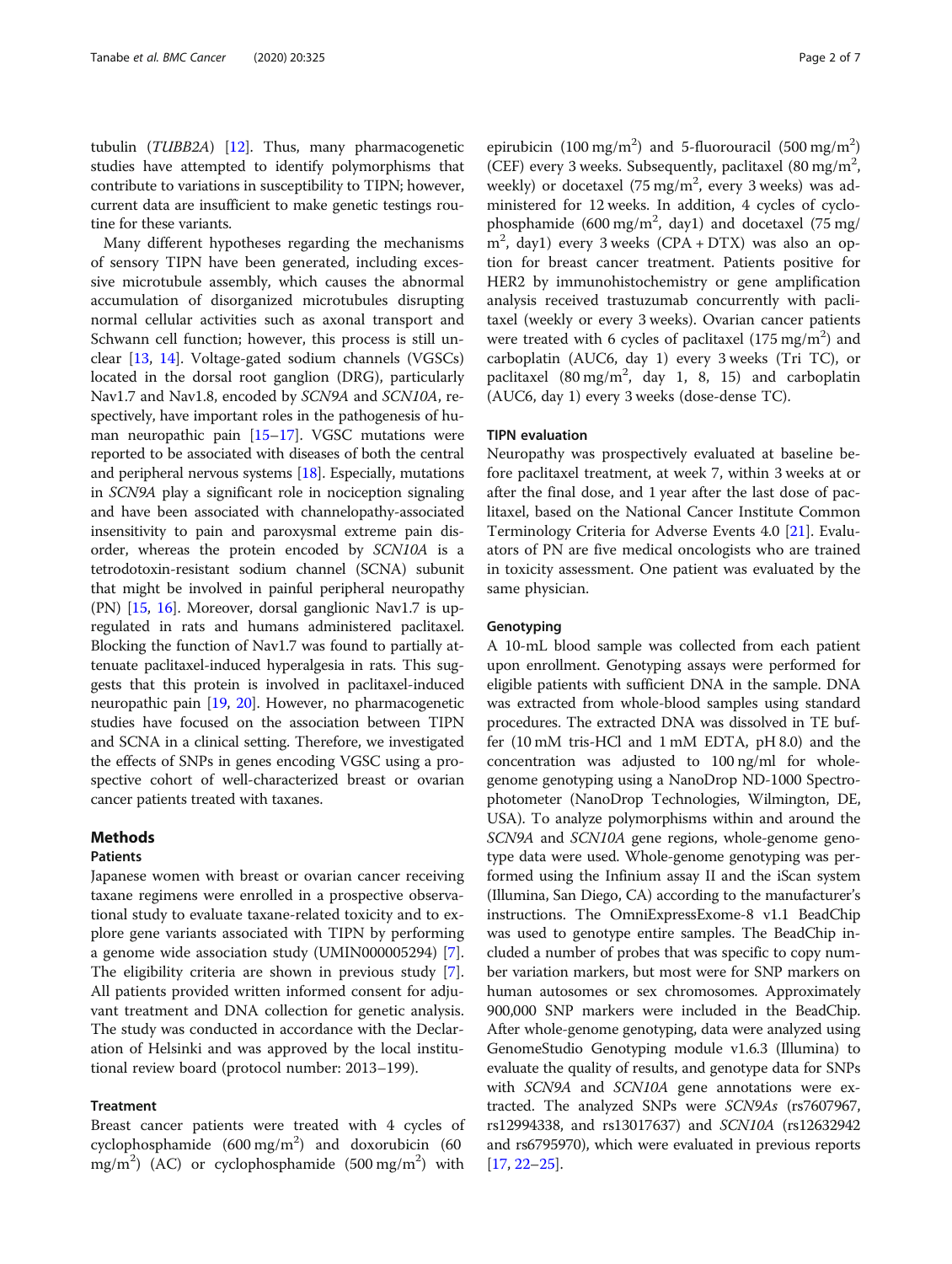## Statistical analysis

The primary objective was to evaluate the association between TIPN grade and SCN9A and SCN10A variants. The association between genetic variants and the risk of grade 2–3 TIPN was assessed by logistic regression analysis with adjustments for confounding clinical covariates. The dependent variable was maximum TIPN grade (grades 0–1 or 2–3), and the independent variables were type of cancer (breast cancer vs. ovarian cancer), age (< 60 vs.  $\geq$  60 years), TIPN latency, and genotype data for each SNP; alternatively, the dependent variable was TIPN grade 1 year after treatment, and the independent variables were maximum TIPN grade, TIPN duration, and genotype data for each SNP. TIPN duration is defined as time from onset of PN until disappearance of PN or at 1 year of treatment. We preliminarily planned to dichotomize age at 60 years and compare TIPN, referring to our previous study [[3\]](#page-5-0). For the selected polymorphisms, we considered either an additive, dominant, or recessive model. Odds ratios (ORs) and their 95% confidence intervals (95% CIs) were used to estimate relative risk. SCN9A and SCN10A frequencies were assessed for concordance with expectations based on the Hardy-Weinberg equilibrium (HWE), using the chi-square test and Fisher's exact test. Given the sample size of cases (108 patients with grade 2–3 TIPN) and controls (78 patients with grade 0–1 TIPN) and assuming a power of 85%, the level of significance was 0.1. Power calculations were performed using G\*power software v3.1.9.2. All analyses were performed using the highest grade of treatment-related sensory peripheral neuropathy. Patients for whom taxane-based chemotherapy was discontinued due to adverse events, except neuropathy, were excluded from the analyses. Multiple comparisons were accounted for by using Bonferroni adjustment  $\alpha = 0.05$ (corrected alpha  $(\alpha = 0.05/5 = 0.01)$ ). A two-sided adjusted  $P$ -value of < 0.05 was considered statistically significant, and all analyses were performed using SAS software (version 9.2; SAS Institute, Cary, NC, USA).

# Results

# Patient characteristics

We analyzed 186 of 221 Japanese women enrolled between February 2011 and October 2013 at the two study sites. Thirty-five patients were excluded, including patients lost to follow-up ( $N = 16$ ), patients not treated with taxane  $(N = 9)$ , patients with a history of prior taxane use  $(N = 5)$ , patients for whom chemotherapy was discontinued due to adverse events other than peripheral neuropathy  $(N = 1)$ , and other reasons  $(N = 4)$ . The demographic and clinical characteristics of patients are listed in Table [1](#page-3-0). The median age was 52 years (range, 25–81 years). The number of breast and ovarian cancer patients was 135 and 51, respectively. One hundred and seventy-seven patients received paclitaxel treatment, whereas nine patients received docetaxel. Among 186 patients studied, for 38 (20%) and 16 (8%), the dose was reduced or treatment was terminated because of neuropathy or reasons other than neuropathy, respectively. Maximum grades of TIPN were 0 ( $N = 2$ , 1%), 1 ( $N = 76$ , 41%), 2 ( $N = 91, 49\%$ ), and 3 ( $N = 17, 9\%$ ).

#### Distribution of SCN9A and SCN10A genotypes

Genotypes in each SNP are listed in Table [1.](#page-3-0) Genotyping call rates by SNP and patient were estimated. We confirmed that both call rates (by SNP and patient) were > 0.95 and all SNPs and samples were included in the analyses. The distributions of the SCN9A (rs7607967, rs12994338, and rs13017637) and SCN10A (rs12632942 and rs6795970) polymorphisms were all in accordance with the HWE (data not shown).

#### Association between SNPs and maximum TIPN grade

Results of dominant genetic model were reported in text and tables. Results of other models were not shown because they were not statistically significant. Of the five SNPs evaluated, SCN9A-rs13017637 was significantly associated with grade 2 or higher TIPN in all patients (OR, 3.463,  $P = 0.0050$ ; Table [2\)](#page-4-0). In addition, SCN9Ars13017637 was significantly associated with grade 2 or higher TIPN among the 135 breast cancer patients (OR, 5.053,  $P = 0.0029$  $P = 0.0029$  $P = 0.0029$ ; Table 2).

# Association between SNPs and TIPN grade 1 year after taxane

Of the five SNPs evaluated, SCN9A-rs13017637 was significantly associated with grade 2 or higher TIPN in all patients (OR, 3.906,  $P = 0.037$ ; Table [2](#page-4-0)). However, no SNPs were significantly associated with grade 2 or higher TIPN among the 135 breast cancer patients.

# **Discussion**

We evaluated the effect of sodium channel-related genes on TIPN development in breast or ovarian cancer patients treated with taxane. Multiple logistic regression revealed that SCN9A-rs13017637 was significantly associated with grade 2 or higher TIPN. It was also significantly associated with grade 2 or higher TIPN 1 year after the completion of taxane-based therapy. To our knowledge, this is the first study demonstrating that SNPs of sodium channel-related genes are associated with increased TIPN severity in Japanese patients treated with taxane.

Sodium channels in the DRG function as molecular gatekeepers of pain detection at peripheral nociceptors. Nine sodium channel subunits have been identified (Nav1.1–Nav1.9), each with a unique central and peripheral nervous system distribution. Gain-of-function (GOF) mutations in SCN9A, encoding Nav1.7, cause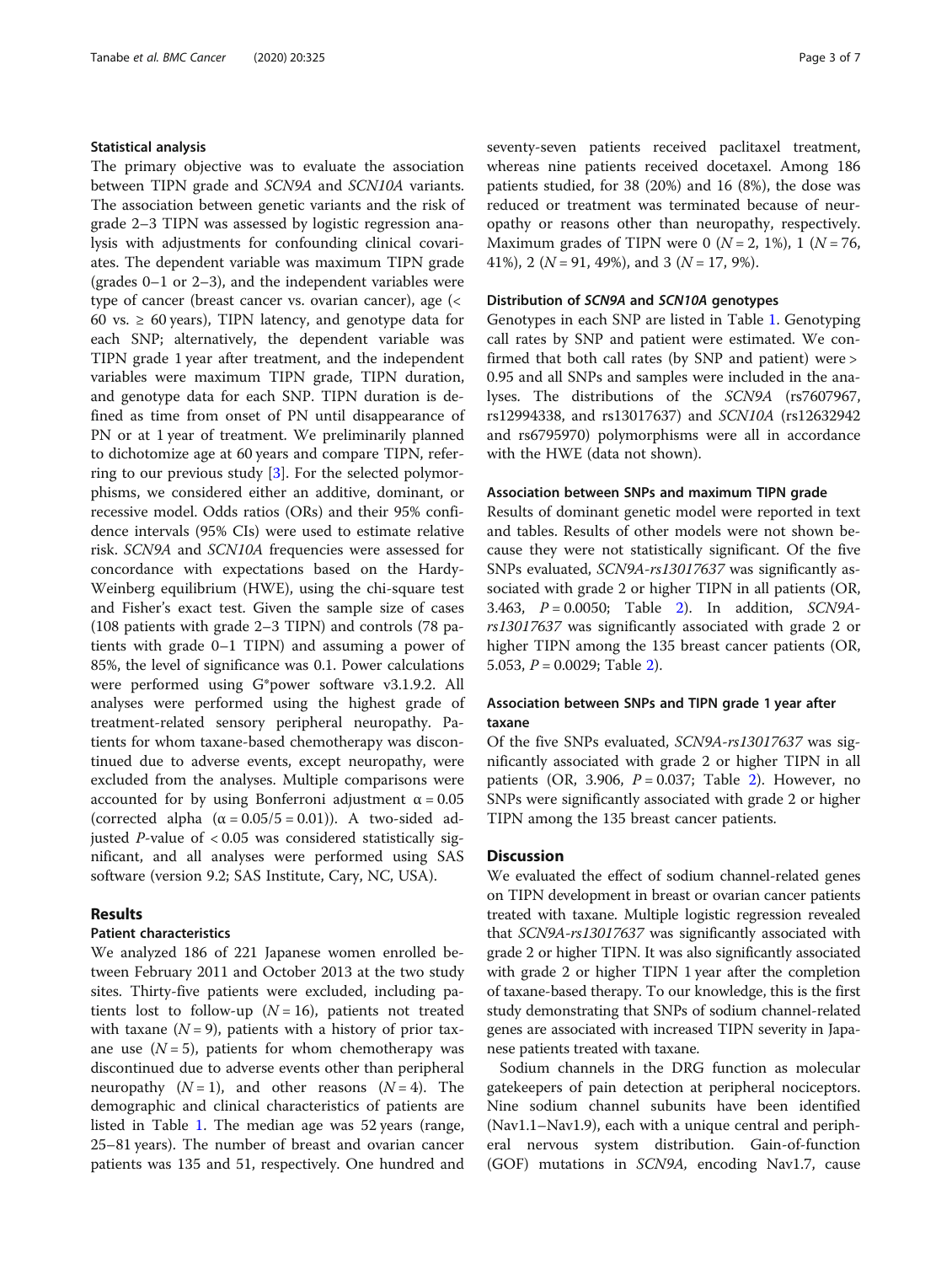# <span id="page-3-0"></span>Table 1 Patient characteristics

|                                                               | All patients<br>$(N = 186)$   | Cases<br>TIPN Gr 2-3<br>$(N = 108)$ | Control<br>TIPN Gr 0-1<br>$(N = 78)$ |
|---------------------------------------------------------------|-------------------------------|-------------------------------------|--------------------------------------|
| Cancer Type                                                   |                               |                                     |                                      |
| Breast ca. a                                                  | 135                           | 67                                  | 68                                   |
| Ovarian ca. a                                                 | 51                            | 41                                  | 10                                   |
| Age (year)<br>median (range)                                  | $52(25-81)$                   | $56(25-81)$                         | 48 (27-73)                           |
| Chemotherapy regimen <sup>b</sup>                             |                               |                                     |                                      |
| AC or CEF f/b wPTX                                            | 126 (68%)                     | 67 (62%)                            | 59 (77%)                             |
| AC or CEF f/b DTX                                             | 5(3%)                         | 0                                   | 5(6%)                                |
| $CPA + DTX$                                                   | 4(2%)                         | 0                                   | 4 (5%)                               |
| Dose dense TC                                                 | 39 (21%)                      | 34 (32%)                            | 5 (6%)                               |
| Tri TC                                                        | 12 (6%)                       | 7(6%)                               | 5(6%)                                |
| Maximum grade of TIPN <sup>c</sup>                            |                               |                                     |                                      |
| $\mathbb O$                                                   | 2(1%)                         | $0(0\%)$                            | 2(3%)                                |
| 1                                                             | 76 (41%)                      | $0(0\%)$                            | 76 (97%)                             |
| 2                                                             | 91 (49%)                      | 91 (84%)                            | $0(0\%)$                             |
| 3                                                             | 17 (9%)                       | 17 (16%)                            | $0(0\%)$                             |
| Cumulative taxane dose (mg/m <sup>2</sup> )<br>median (range) |                               |                                     |                                      |
| PTX                                                           | 960 (560-1440)<br>$(N = 177)$ | 960 (560-1440)<br>$(N = 108)$       | $960 (688 - 1440) (N = 69)$          |
| <b>DTX</b>                                                    | 300 (270-400)<br>$(N = 9)$    |                                     | 300 (270-400)<br>$(N = 9)$           |
| Time to develop TIPN (days)<br>median (range)                 | $33(7-79)$                    | 28 (7–79)                           | $35(7-77)$                           |
| Duration of TIPN (days)<br>median (range)                     | 446 (0-1416)                  | 455 (70-1395)                       | 416 (0-1327)                         |
| Grade of TIPN at 1 year after taxane                          |                               |                                     |                                      |
| $\mathbf 0$                                                   | 44 (24%)                      | 10 (9%)                             | 34 (44%)                             |
| 1                                                             | 74 (40%)                      | 38 (35%)                            | 36 (46%)                             |
| 2                                                             | 41 (22%)                      | 41 (38%)                            | $0(0\%)$                             |
| 3                                                             | 2(1%)                         | 2(2%)                               | $0(0\%)$                             |
| unknown                                                       | 25 (13%)                      | 17 (16%)                            | 8 (10%)                              |
| Full dose administration of taxane                            | 132 (71%)                     | 63 (58%)                            | 69 (88%)                             |
| Dose reduction or termination of taxane due to TIPN           | 38 (20%)                      | 35 (32%)                            | 3(4%)                                |
| Dose reduction or termination due to other reasons            | 16 (8%)                       | 10 (9%)                             | 6 (7%)                               |
| SCN9A rs7607967                                               |                               |                                     |                                      |
| GG                                                            | 24 (13%)                      | 15 (14%)                            | 9(11%)                               |
| GA                                                            | 84 (45%)                      | 43 (40%)                            | 41 (53%)                             |
| AA                                                            | 78 (42%)                      | 50 (46%)                            | 28 (36%)                             |
| SCN9A rs12994338                                              |                               |                                     |                                      |
| Π                                                             | 13 (7%)                       | 9(8%)                               | 4 (5%)                               |
| TC                                                            | 80 (43%)                      | 46 (43%)                            | 34 (44%)                             |
| $\subset \subset$                                             | 93 (50%)                      | 53 (49%)                            | 40 (51%)                             |
| SCN9A rs13017637                                              |                               |                                     |                                      |
| $\top\top$                                                    | 3(2%)                         | 1(1%)                               | 2(3%)                                |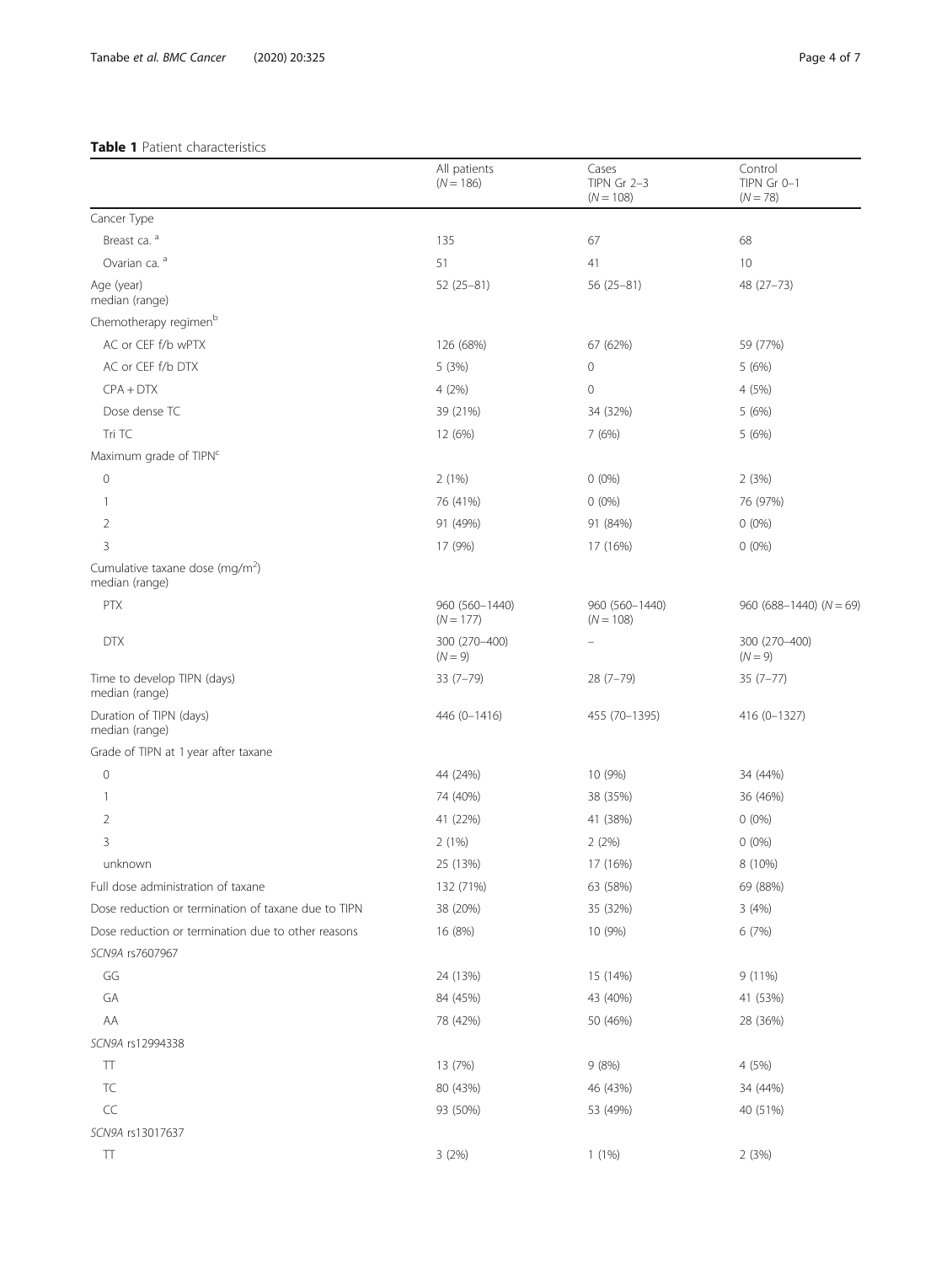## <span id="page-4-0"></span>Table 1 Patient characteristics (Continued)

|                   | All patients<br>$(N = 186)$ | Cases<br>$TIPN$ Gr 2-3<br>$(N = 108)$ | Control<br>TIPN Gr 0-1<br>$(N = 78)$ |
|-------------------|-----------------------------|---------------------------------------|--------------------------------------|
| TC                | 37 (20%)                    | 16 (15%)                              | 21 (27%)                             |
| CC                | 146 (78%)                   | 91 (84%)                              | 55 (70%)                             |
| SCN10A rs12632942 |                             |                                       |                                      |
| GG                | 44 (24%)                    | 28 (26%)                              | 16 (20%)                             |
| GA                | 87 (47%)                    | 49 (45%)                              | 38 (49%)                             |
| AA                | 55 (29%)                    | 31 (29%)                              | 24 (31%)                             |
| SCN10A rs6795970  |                             |                                       |                                      |
| AA                | 4(2%)                       | 3(3%)                                 | $1(1\%)$                             |
| AG                | 47 (25%)                    | 25 (23%)                              | 22 (28%)                             |
| GG                | 135 (73%)                   | 80 (74%)                              | 55 (71%)                             |

<sup>a</sup> Ca. cancer, <sup>b</sup> AC cyclophosphamide (600 mg/m<sup>2</sup>) and doxorubicin (60 mg/m<sup>2</sup>), CEF cyclophosphamide (500 mg/m<sup>2</sup>) with epirubicin (100 mg/m<sup>2</sup>) and 5fluorouracil (500 mg/m<sup>2</sup>), f/b followed by, PTX paclitaxel, DTX docetaxel, CPA + DTX four cycles of cyclophosphamide (600 mg/m<sup>2</sup>, day 1) and docetaxel (75 mg/m<sup>2</sup> day 1) every 3 weeks, dose dense TC paclitaxel (80 mg/m<sup>2</sup>, day 1, 8, 15) and carboplatin (AUC6, day 1) every 3 weeks, Tri TC six cycles of paclitaxel (175 mg/m<sup>2</sup>) and

carboplatin (AUC6, day 1) every 3 weeks, <sup>c</sup>TIPN taxane-induced peripheral neuropathy

SCN9A rs7607067, SCN9A rs12994338, SCN9A rs13017637, SCN10A rs12632942, and SCN10A rs6795970 represent polymorphisms

inherited erythromelalgia and paroxysmal extreme pain disorder, rare familial diseases associated with excruciating pain [[26](#page-6-0)–[28](#page-6-0)]. In contrast, loss-of-function mutations cause congenital pain insensitivity, a rare autosomal recessive disease [[26,](#page-6-0) [27\]](#page-6-0). Rare missense variants have also been reported in SCN9A [[29,](#page-6-0) [30](#page-6-0)] and SCN10A [[30](#page-6-0), [31\]](#page-6-0) in patients with painful small fiber neuropathy. It is

Table 2 SNPs correlate with severity of TIPN† (grade 0-1 vs. grade 2–3) in all patients and in breast cancer patients (subset analysis), and SNPs correlate with TIPN<sup>a</sup> (grade 0-1 vs. grade 2-3) at 1 year after completion of taxane treatment in all patients

| Gene   | <b>SNP</b>                       | Odds ratio | Odds ratio (95% C.I. b)                                                 | $P$ -value |
|--------|----------------------------------|------------|-------------------------------------------------------------------------|------------|
| SCN9A  | rs7607967                        | 1.749      | 0.889-3.441                                                             | 0.1054     |
|        | rs12994338                       | 0.952      | $0.492 - 1.841$                                                         | 0.8836     |
|        | rs13017637                       | 3.463      | 1.456-8.237                                                             | 0.0050     |
| SCN10A | rs12632942                       | 1.024      | 0.498-8.237                                                             | 0.9491     |
|        | rs6795970                        | 0.949      | 0.450-1.998                                                             | 0.8894     |
|        | A subset analysis in Breast only |            |                                                                         |            |
| SCN9A  | rs7607967                        | 1.822      | 0.864-3.842                                                             | 0.1151     |
|        | rs12994338                       | 0.913      | $0.442 - 1.888$                                                         | 0.8061     |
|        | rs13017637                       | 5.053      | 1.743-14.641                                                            | 0.0029     |
| SCN10A | rs12632942                       | 1.262      | 0.569-2.802                                                             | 0.567      |
|        | rs6795970                        | 1.135      | $0.515 - 2.501$                                                         | 0.7537     |
|        |                                  |            | Analysis at 1 year after completion of taxane treatment in all patients |            |
| SCN9A  | rs7607967                        | 0.735      | 0.313-1.728                                                             | 0.4805     |
|        | rs12994338                       | 0.952      | $0.418 - 2.167$                                                         | 0.9069     |
|        | rs13017637                       | 3.906      | 1.084-14.075                                                            | 0.03719    |
| SCN10A | rs12632942                       | 0.560      | 0.219-1.430                                                             | 0.225      |
|        | rs6795970                        | 1.834      | 0.697-4.826                                                             | 0.2192     |

<sup>a</sup>TIPN taxane-induced peripheral neuropathy, <sup>b</sup>C.I. confidence interval

thought that enhanced Nav channel activity might directly contribute to pain experienced by these patients because several identified missense variants exerted GOF effects in cell-based electrophysiology assays [[32\]](#page-6-0). Our findings indicate that SCN9A-rs13017637 is a risk factor for TIPN severity. However, the function of SCN9Ars13017637 is not known. SCN10A-rs6795970 reportedly affects human pain sensitivity. A recent study suggested that SNPs in voltage-gated sodium channel genes (SCN9A-rs6754031 and SCN10A-rs12632942) can cause oxaliplatin-based peripheral neurotoxicity [[24](#page-6-0), [25](#page-6-0), [33](#page-6-0), [34\]](#page-6-0). A polymorphism in SCN9A (rs6746030) was also reported to be associated with decreased neurotoxicity [[35\]](#page-6-0). However, these polymorphisms were not associated with TIPN in our study. Thus, there could be different predisposing polymorphisms for different ethnic groups. Moreover, a selective Nav1.7 channel blocker was shown to decrease firing frequency in the human DRG with spontaneous action potentials. This suggests that Nav1.7 might be a potential new target for TIPN treatment [\[19](#page-5-0)]. However, these results must be validated by larger and prospective studies.

There were some limitations to this study. First, we focused on paclitaxel or docetaxel as taxane regimens. There might be possible differences between paclitaxel and docetaxel regarding the severity or duration of PN. Moreover, platinum added to taxane might influence PN because it was reported as a risk factor for chemotherapy-induced PN [\[36](#page-6-0)]. Second, although cumulative drug doses were different, no adjustments were made for multiplicity of inferences. However, differences in cumulative doses were small and would be less likely to influence TIPN development. Third, our study focused on SCN9A and SCN10A, which were evaluated based on previous studies; other

,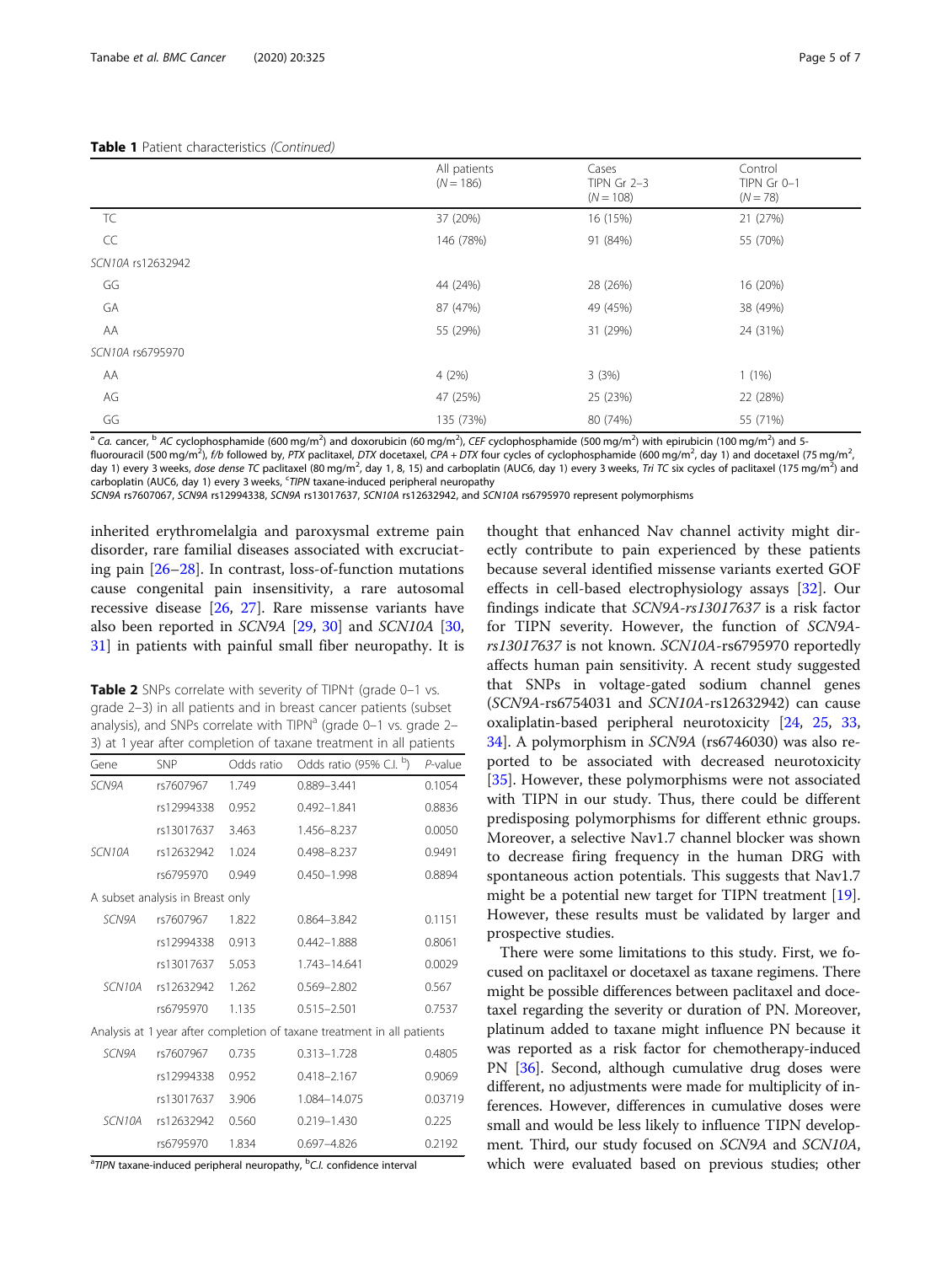<span id="page-5-0"></span>sodium channel subunits such as Nav1.9 were not evaluated. Fourth, there was a possible issue with type I error for this study because of multiple test.

# Conclusion

TIPN was associated with SCN9A-rs13017637 in Japanese breast or ovarian cancer patients who received taxane. This finding is highly exploratory and requires replication and validation prior to any consideration of clinical use.

#### Abbreviations

TIPN: Taxane Induced Peripheral Neuropathy; VGSCs: Voltage Gated Sodium Channels; DRG: Dorsal Root Ganglion; SCNA: Synuclein alpha; PN: Peripheral Neuropathy; AC: Doxorubicin and Cyclophosphamide;

CEF: Cyclophosphamide and Epirubicin and 5-Fluorouracil;

CPA: Cyclophosphamide; DTX: Docetaxel; TC: Carboplatin and Paclitaxel; ORs: Odds ratios; Cis: Confidence intervals; HWE: Hardy Weinberg Equilibrium; GOF: Gain Of Function

#### Acknowledgments

We thank Ms. Masayo Kawamura, Ms. Nao Nakamura, Ms. Kiyomi Nonogaki, and Ms. Hitomi Sato for helping with data collection.

#### Authors' contributions

YT contributed to collecting data and writing the manuscript. YT, CS and DN was a major contributor in analyzing and interpreting the patient data. JH contributed to collecting data. KH contributed the design of this work. SS and KI contributed the interpretation of data. AS, YO, NT, MY, KY, TT, HK, KT and YF contributed the draft of this work and revisions. All authors read and approved the final manuscript.

#### Funding

This work was supported by a Scientific Research Grant from the Ministry of Health, Labor, and Welfare (H21–021), the National Cancer Center Research and Development Fund (23-A-30, 26-A-20), and a study grant from Okinaka Memorial Institute for Medical Disease (No. 2018–23). The role of the funding body: in collection of data, analysis software and writing the manuscript.

#### Availability of data and materials

The datasets used and analyzed during the current study are available from the corresponding author on reasonable request.

#### Ethics approval and consent to participate

All patients provided written informed consent for adjuvant treatment and DNA collection for genetic analysis. The study was conducted in accordance with the Declaration of Helsinki and was approved by the institutional review board of National Cancer Center Hospital and Toranomon Hospital. (protocol number: 2013–199).

#### Consent for publication

Not applicable.

#### Competing interests

The authors have no competing interests to declare.

#### Author details

<sup>1</sup>Department of Breast and Medical Oncology, National Cancer Center Hospital, 5-1-1 Tsukiji, Chuo-ku, Tokyo 104-0045, Japan. <sup>2</sup>Department of Medical Oncology, Toranomon Hospital, 2-2-2 Toranomon, Minato-ku, Tokyo 105-8470, Japan. <sup>3</sup>Department of Anesthesiology, Kohnodai Hospital, National Center for Global Health and Medicine, 1-7-1, Kohnodai, Ichikawa-shi, Chiba 272-8516, Japan. <sup>4</sup>Addictive Substance Project, Tokyo Metropolitan Institute of Medical Science, 2-1-6 Kamikitazawa, Setagaya-ku, Tokyo 156-8506, Japan. <sup>5</sup>Department of Breast and Endocrine Surgery, Toranomon Hospital, 2-2-2 Toranomon, Minato-ku, Tokyo 105-8470, Japan. <sup>6</sup>Department of Breast Medical Oncology, Comprehensive Cancer Center, National Center for Global Health and Medicine, 1-21-1 Toyama, Shinjuku-ku, Tokyo 162-8655, Japan.

Received: 27 November 2019 Accepted: 6 April 2020 Published online: 16 April 2020

#### References

- 1. Sparano JA, Wang M, Martino S, et al. Weekly paclitaxel in the adjuvant treatment of breast cancer. N Engl J Med. 2008;358:1663–71.
- 2. Vasey PA, Jayson GC, Gordon A, et al. Scottish Gynaecological Cancer trials group. Phase III randomized trial of docetaxel-carboplatin versus paclitaxelcarboplatin as first-line chemotherapy for ovarian carcinoma. J Natl Cancer Inst. 2004;96:1682–91.
- 3. Tanabe Y, Hashimoto K, Shimizu C, et al. Paclitaxel-induced peripheral neuropathy in patients receiving adjuvant chemotherapy for breast cancer. Int J Clin Oncol. 2013;18:132–8.
- 4. Lee JJ, Swain SM. Peripheral neuropathy induced by microtubule-stabilizing agents. J Clin Oncol. 2006;24:1633–42.
- 5. Gréen H, Söderkvist P, Rosenberg P, et al. Pharmacogenetic studies of paclitaxel in the treatment of ovarian cancer. Basic Clin Pharmacol Toxicol. 2009;104:130–7.
- 6. Sissung TM, Baum CE, Deeken J, et al. ABCB1 genetic variation influences the toxicity and clinical outcome of patients with androgen-independent prostate cancer treated with docetaxel. Clin Cancer Res. 2008;14:4543–9.
- Tanabe Y, Shimizu C, Hamada A, et al. Paclitaxel-induced sensory peripheral neuropathy is associated with an ABCB1 single nucleotide polymorphism and older age in Japanese. Cancer Chemother Pharmacol. 2017;79:1179–86.
- de Graan AJ, Elens L, Sprowl JA, et al. CYP3A4\*22 genotype and systemic exposure affect paclitaxel-induced neurotoxicity. Clin Cancer Res. 2013;19: 3316–24.
- 9. Hertz DL, Roy S, Motsinger-Reif AA, et al. CYP2C8\*3 increases risk of neuropathy in breast cancer patients treated with paclitaxel. Ann Oncol. 2013;24:1472–8.
- 10. Leskelä S, Jara C, Leandro-García LJ, et al. Polymorphisms in cytochromes P450 2C8 and 3A5 are associated with paclitaxel neurotoxicity. Pharmacogenomics J. 2011;11:121–9.
- 11. Baldwin RM, Owzar K, Zembutsu H, et al. A genome-wide association study identifies novel loci for paclitaxel-induced sensory peripheral neuropathy in CALGB 40101. Clin Cancer Res. 2012;18:5099–109.
- 12. Abraham JE, Guo Q, Dorling L, et al. Replication of genetic polymorphisms reported to be associated with taxane-related sensory neuropathy in patients with early breast cancer treated with paclitaxel. Clin Cancer Res. 2014;20:2466–75.
- 13. Flatters SJ, Bennett GJ. Studies of peripheral sensory nerves in paclitaxelinduced painful peripheral neuropathy: evidence for mitochondrial dysfunction. Pain. 2016;122:245–57.
- 14. Peters CM, Jimenez-Andrade JM, Kuskowski MA, Ghilardi JR, Mantyh PW. An evolving cellular pathology occurs in dorsal root ganglia, peripheral nerve and spinal cord following intravenous administration of paclitaxel in the rat. Brain Res. 2007;1168:46–59.
- 15. Akopian AN, Souslova V, England S, et al. The tetrodotoxin-resistant sodium channel SNS has a specialized function in pain pathways. Nat Neurosci. 1999;2:541–8.
- 16. Yu FH, Catterall WA. Overview of the voltage-gated sodium channel family. Genome Biol. 2003;4:207.
- 17. Vargas-Alarcon G, Alvarez-Leon E, Fragoso JM, et al. A SCN9A gene-encoded dorsal root ganglia sodium channel polymorphism associated with severe fibromyalgia. BMC Musculoskelet Disord. 2012;13:23.
- 18. Catterall WA. From ionic currents to molecular mechanisms: the structure and function of voltage-gated sodium channels. Neuron. 2000; 26:13–25.
- 19. Li Y, North RY, Rhines LD, et al. DRG voltage-gated sodium channel 1.7 is up-regulated in paclitaxel-induced neuropathy in rats and in humans with neuropathic pain. J Neurosci. 2018;38:1124–36.
- 20. Xia Z, Xiao Y, Wu Y, Zhao B. Sodium channel Nav1.7 expression is upregulated in the dorsal root ganglia in a rat model of paclitaxel-induced peripheral neuropathy. Springerplus. 2016;5:1738 eCollection.
- 21. Chen AP, Setser A, Anadkat MJ, et al. Grading dermatologic adverse events of cancer treatments: the common terminology criteria for adverse events version 4.0. J Am Acad Dermatol. 2012;67:1025–39.
- 22. Duan G, Xiang G, Guo S, et al. Genotypic analysis of SCN9A for prediction of postoperative pain in female patients undergoing gynecological laparoscopic surgery. Pain Physician. 2016;19:E151–62.